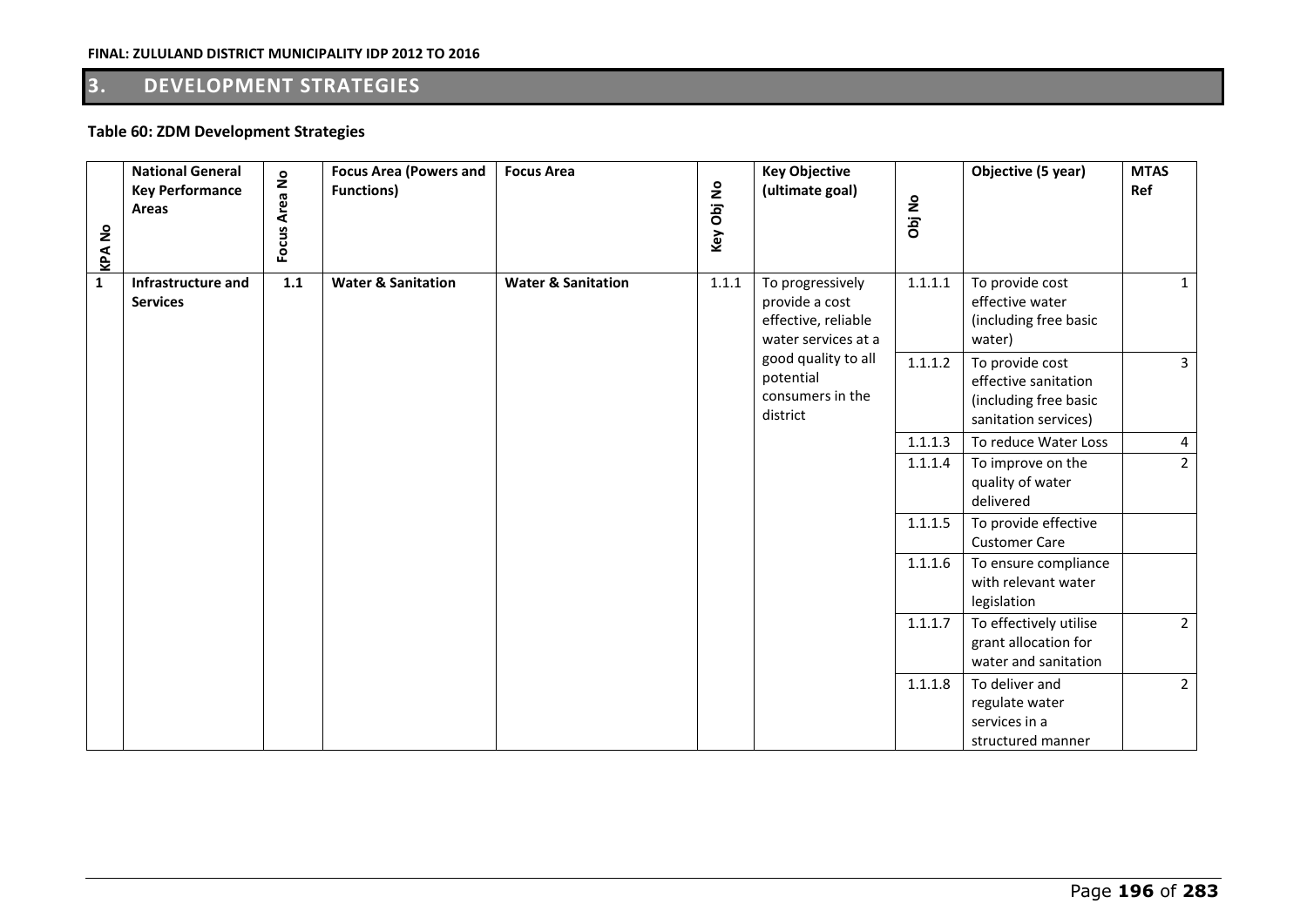| <b>KPA No</b> | <b>National General</b><br><b>Key Performance</b><br><b>Areas</b> | Focus Area No | <b>Focus Area (Powers and</b><br><b>Functions)</b>                    | <b>Focus Area</b>                                           | Key Obj No | <b>Key Objective</b><br>(ultimate goal)                                                                                               | Obj No  | Objective (5 year)                                                                                                                    | <b>MTAS</b><br>Ref |
|---------------|-------------------------------------------------------------------|---------------|-----------------------------------------------------------------------|-------------------------------------------------------------|------------|---------------------------------------------------------------------------------------------------------------------------------------|---------|---------------------------------------------------------------------------------------------------------------------------------------|--------------------|
|               |                                                                   | $1.2$         | <b>Municipal Airports</b><br>(District)                               | <b>Municipal Airports (District)</b>                        | 1.2.1      | To viably operate &<br>maintain a<br><b>Regional Airport</b><br>that contributes to<br>the growth &<br>development of<br>the district | 1.2.1.1 | To implement<br>identified activities in<br>airport<br>implementation plan<br>as aligned to budget                                    |                    |
|               |                                                                   | 1.3           | <b>Municipal Roads</b>                                                | <b>Municipal Roads</b>                                      | 1.3.1      | To facilitate the<br>provision of a well-<br>developed district<br>road network                                                       | 1.3.1.1 | To establish the status<br>quo of roads within<br>the Municipal Area<br>and to take<br>responsibilty of the<br>asigned district roads |                    |
|               |                                                                   | 1.4           | <b>Regulation Of</b><br><b>Passenger Transport</b><br><b>Services</b> | <b>Regulation Of Passenger</b><br><b>Transport Services</b> | 1.4.1      | To facilitate the<br>Regulation of<br>Passenger<br><b>Transport Services</b>                                                          | 1.4.1.1 | To clarify the DM's<br>role in the Regulation<br>of Passenger<br><b>Transport Services</b>                                            |                    |
|               |                                                                   | $1.5\,$       | <b>Fire Fighting</b>                                                  | <b>Fire Fighting</b>                                        | 1.5.1      | To Plan, co-<br>ordinate and<br>regulate Fire<br>Fighting Services in                                                                 | 1.5.1.1 | To ensure that fire<br>fighting is well<br>planned and executed<br>in the District                                                    | 9                  |
|               |                                                                   |               |                                                                       |                                                             |            | the district                                                                                                                          | 1.5.1.2 | Regulation and co-<br>ordination of Fire<br><b>Fighting Services</b>                                                                  | 9                  |
|               |                                                                   | 1.6           | <b>Disaster Management</b>                                            | <b>Disaster Management</b>                                  | 1.6.1      | To deal with<br>Disasters efficiently<br>& effectively in the<br>district                                                             | 1.6.1.1 | To review and<br>facilitate the district<br>Disaster Management<br>plan                                                               | 9                  |
|               |                                                                   |               |                                                                       |                                                             |            |                                                                                                                                       | 1.6.1.2 | To create awareness<br>of hazards and<br>disasters                                                                                    | 9                  |
|               |                                                                   | 1.7           | <b>Solid Waste</b>                                                    | <b>Solid Waste</b>                                          | 1.7.1      | To facilitate the<br>effective and<br>efficient removal of<br>solid waste                                                             | 1.7.1.1 | To investigate the<br>feasibility of a<br>regional solid waste<br>management site                                                     | 10                 |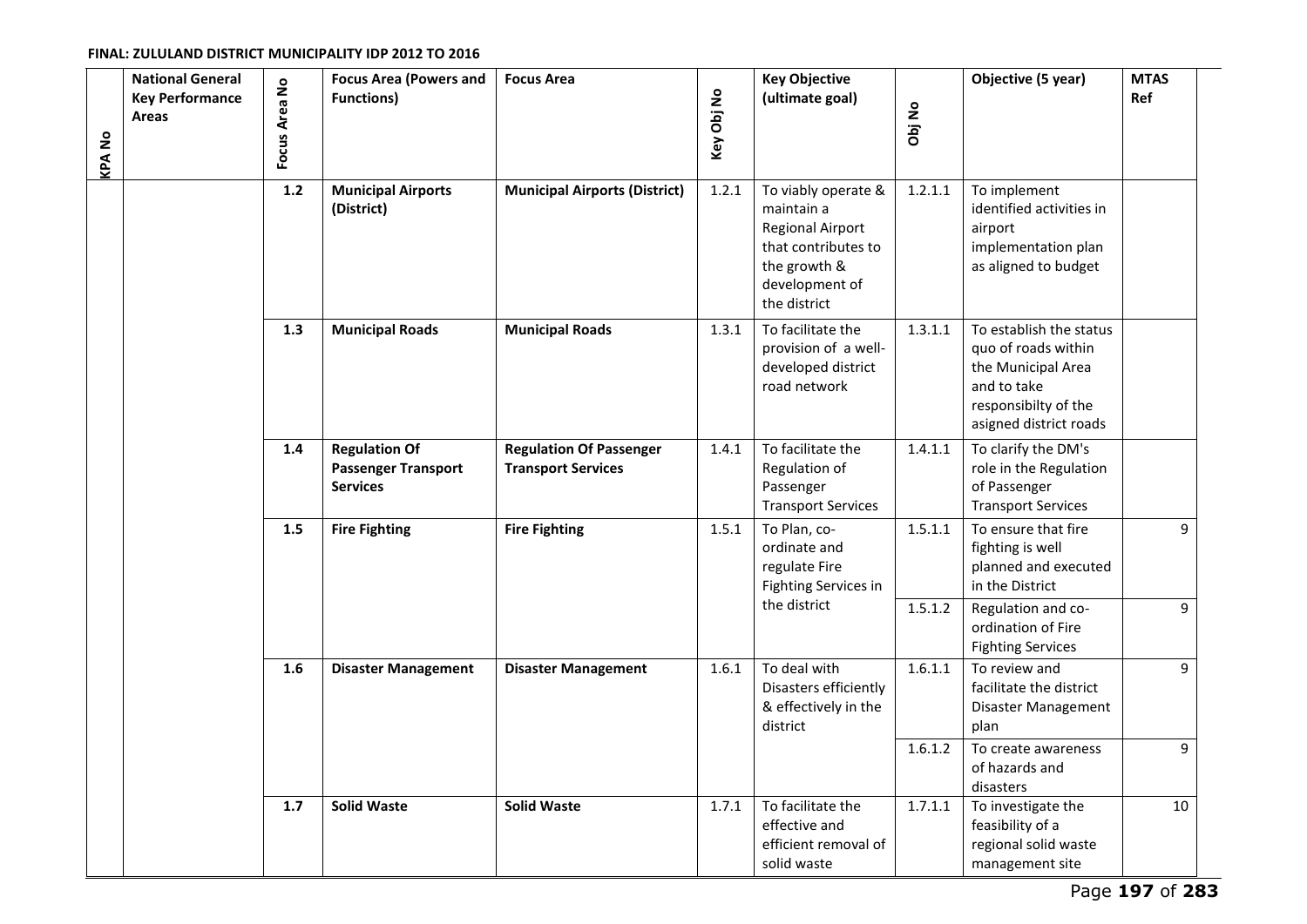| <b>KPA No</b>  | <b>National General</b><br><b>Key Performance</b><br><b>Areas</b> | Focus Area No | <b>Focus Area (Powers and</b><br><b>Functions)</b>              | <b>Focus Area</b>                                               | Key Obj No | <b>Key Objective</b><br>(ultimate goal)                                                     | Obj No             | Objective (5 year)                                                                                            | <b>MTAS</b><br>Ref |
|----------------|-------------------------------------------------------------------|---------------|-----------------------------------------------------------------|-----------------------------------------------------------------|------------|---------------------------------------------------------------------------------------------|--------------------|---------------------------------------------------------------------------------------------------------------|--------------------|
|                |                                                                   | 1.8           | <b>Municipal Health</b><br><b>Services</b>                      | <b>Municipal Health Services</b>                                | 1.8.1      | To deliver an<br>effective and<br>efficient<br>environmental<br>municipal health<br>service | 1.8.1.1            | To deliver an effective<br>environmental<br>municipal health<br>service                                       |                    |
|                |                                                                   | 1.9           | <b>Regional Fresh Produce</b><br><b>Markets &amp; Abattoirs</b> | <b>Regional Fresh Produce</b><br><b>Markets &amp; Abattoirs</b> | 1.9        | Investigate the<br>feasiblity of Fresh<br><b>Produce Markets</b><br>and Abattoirs           | 1.9.1.1            | Investigate the<br>feasiblity of Fresh<br>Produce Markets and<br>Abattoirs                                    |                    |
|                |                                                                   | 1.10          | <b>District Cemeteries</b>                                      | <b>District Cemeteries</b>                                      | 1.10.1     | To ensure that<br>sufficient burial<br>space is available<br>within the district            | 1.10.1.1           | Investigate the<br>feasibility of a<br><b>Regional Cemetery</b><br>Site/s                                     |                    |
| $\overline{2}$ | <b>Social and</b><br><b>Economic</b><br><b>Development</b>        | 2.1           | <b>District Tourism</b>                                         | <b>District Tourism</b>                                         | 2.1.2      | To promote<br>tourism in the<br>District                                                    | 2.1.2.1            | To create effective<br>Tourism structures<br>and have effective<br>institutional<br>arrangements in<br>place. |                    |
|                |                                                                   |               |                                                                 |                                                                 |            |                                                                                             | 2.1.2.2            | To ensure tourists/<br>potential tourists are<br>aware of our product                                         |                    |
|                |                                                                   |               |                                                                 |                                                                 |            |                                                                                             | 2.1.2.3            | To make Zululand the<br>favourite tourism<br>destination                                                      |                    |
|                |                                                                   |               |                                                                 |                                                                 |            |                                                                                             | 2.1.2.4            | Safety and Signage                                                                                            |                    |
|                |                                                                   | 2.2           | <b>LED</b>                                                      | <b>LED</b>                                                      | 2.2.1      | To improve the<br>economy of the<br>district, through<br>the creation of job                | 2.1.2.5<br>2.2.1.1 | <b>Tourism Routes</b><br>To effectively<br>contribute & co-<br>ordinate LED in the<br>District                | 11                 |
|                |                                                                   |               |                                                                 |                                                                 |            | opportunities and<br>additional<br>economic activities                                      | 2.2.1.2            | To create LED<br>awareness in the<br>District                                                                 |                    |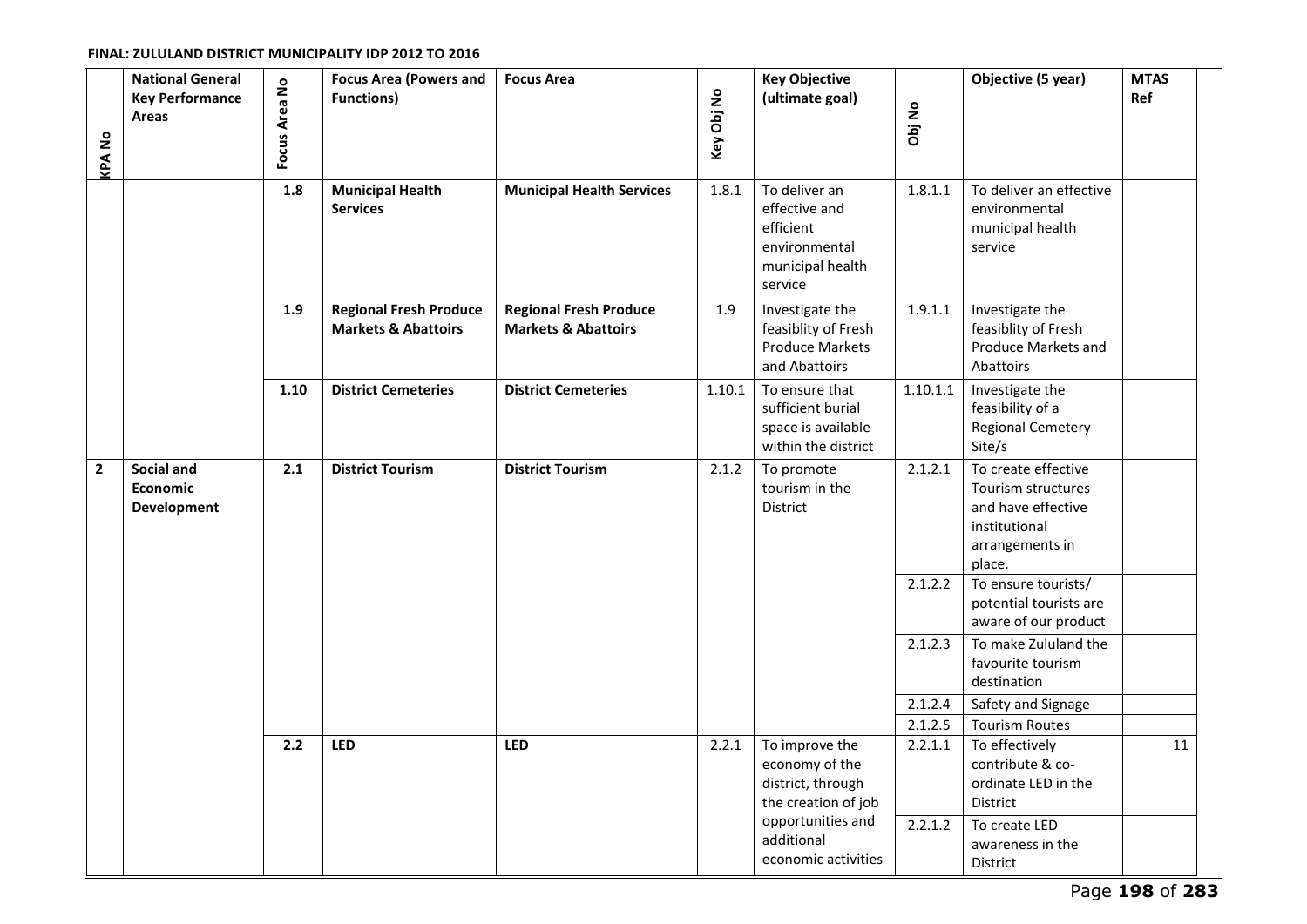| <b>KPA No</b>           | <b>National General</b><br><b>Key Performance</b><br><b>Areas</b> | Focus Area No | <b>Focus Area (Powers and</b><br><b>Functions)</b>   | <b>Focus Area</b>                         | Key Obj No | <b>Key Objective</b><br>(ultimate goal)                                                   | Obj No  | Objective (5 year)                                                                                       | <b>MTAS</b><br>Ref |
|-------------------------|-------------------------------------------------------------------|---------------|------------------------------------------------------|-------------------------------------------|------------|-------------------------------------------------------------------------------------------|---------|----------------------------------------------------------------------------------------------------------|--------------------|
|                         |                                                                   |               |                                                      |                                           |            |                                                                                           | 2.2.1.3 | To apply for funding<br>for LED                                                                          |                    |
|                         |                                                                   | 2.3           | <b>HIV/AIDS</b>                                      | <b>HIV/AIDS</b>                           | 2.3.1      | To reduce the<br>impact of HIV/AIDS                                                       | 2.3.1.1 | To create HIV/AIDS<br>awareness and<br>education                                                         |                    |
|                         |                                                                   | 2.4           | <b>Youth And Gender</b>                              | <b>Youth And Gender</b>                   | 2.4.1      | To develop and<br>empower Youth,<br>Gender and people<br>living with<br>Disability        | 2.4.1.1 | To strategically plan<br>development and<br>empowerment<br>initiatives for youth<br>and gender           | 12                 |
|                         |                                                                   | 2.5           | Community<br><b>Development</b>                      | <b>Community Development</b>              | 2.5.1      | The social<br>upliftment of the<br>communities in<br>ZDM                                  | 2.5.1.1 | To reduce poverty by<br>implementing<br>Community<br>Development Projects                                | 12                 |
| $\overline{\mathbf{3}}$ | Institutional<br><b>Transformation</b>                            | 3.1           | <b>Employment Equity</b>                             | <b>Employment Equity</b>                  | 3.1.1      | To transform the<br>organisation to<br>comply with the<br><b>Employment Equity</b><br>Act | 3.1.1.1 | To comply with<br><b>Employment Equity</b><br>Legislation                                                |                    |
|                         |                                                                   | 3.2           | <b>Skills development &amp;</b><br>capacity building | Skills development &<br>capacity building | 3.2.1      | To develop<br>capacity in the<br>organisation for<br>effective service<br>delivery        | 3.2.1.1 | To comply with Skills<br>Development<br>Legislation                                                      |                    |
| $\overline{\mathbf{4}}$ | <b>Financial</b><br>Management                                    | 4.1           | <b>Sound Financial</b><br>Management                 | <b>Sound Financial</b><br>Management      | 4.1.1      | To promote good<br>financial practices                                                    | 4.1.1.1 | To improve revenue<br>collection                                                                         | $5\phantom{.}$     |
|                         |                                                                   |               |                                                      |                                           |            |                                                                                           | 4.1.1.2 | To produce accurate<br>statements                                                                        |                    |
|                         |                                                                   |               |                                                      |                                           |            |                                                                                           | 4.1.1.3 | To process payments<br>in time                                                                           |                    |
|                         |                                                                   |               |                                                      |                                           |            |                                                                                           | 4.1.1.4 | To complete and<br>submit accurate<br>annual financial<br>statements within the<br>specified time period | 14                 |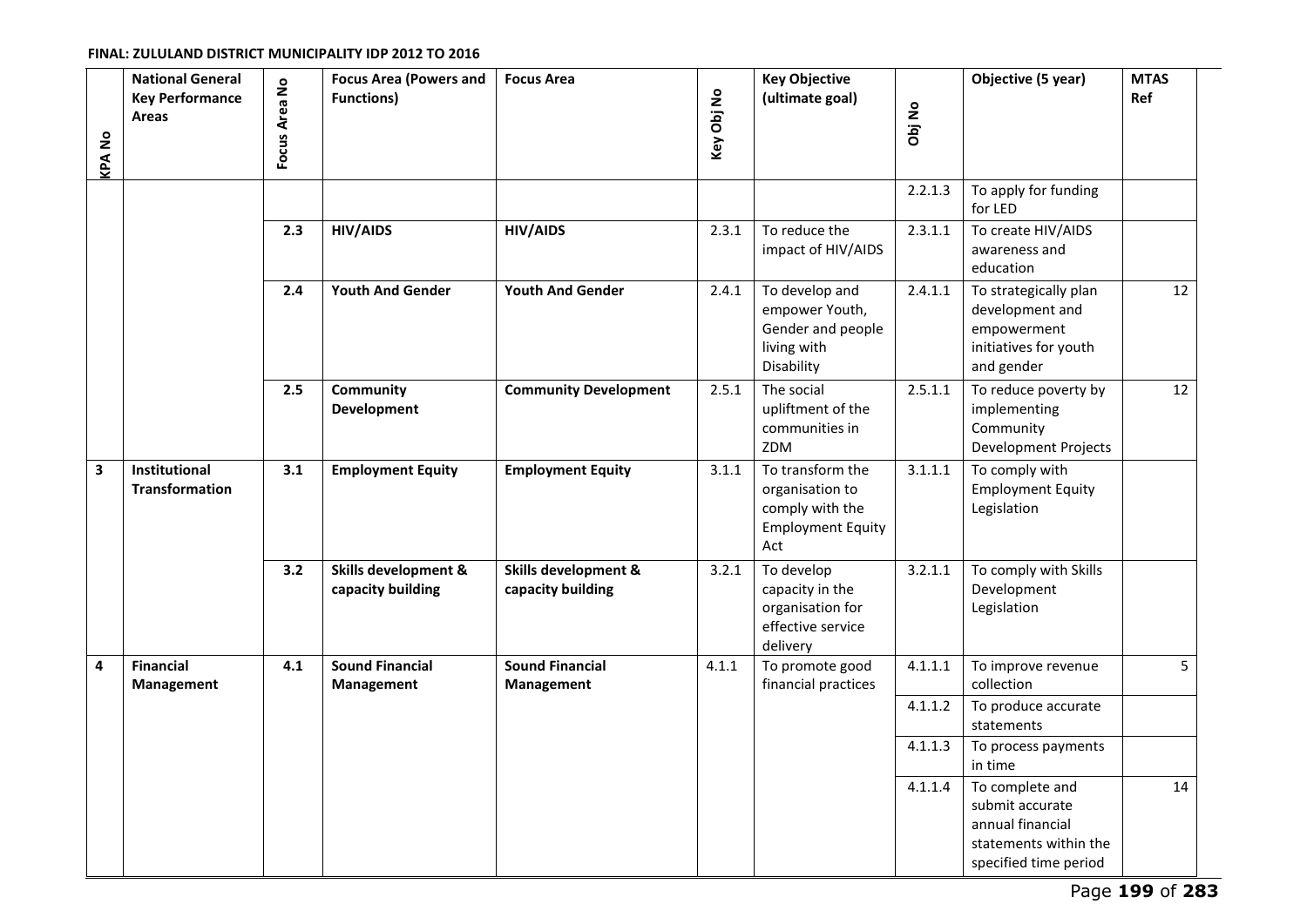#### **Key Objective Objective (5 year) MTAS National General Focus Area (Powers and Focus Area**  Focus Area No **Focus Area No**  Key Obj No **Key Obj No Key Performance Functions) (ultimate goal) Ref Obj No Areas KPA No**  4.1.1.5 To complete a budget 14 within the specified time period 4.1.1.6 To have an effective Auditing Function 4.1.1.7 To develop a Financial Plan (i.e. Budget Process and Time Table) 4.1.2 To be a financially 4.1.2.1 To increase the cost viable municipality coverage ratio 4.1.2.2 To increase the debt 8 coverage ratio 4.1.2.3 To provide sufficient cash resources 4.1.2.4 To keep a minimum cash balance to cover average monthly expenditure 4.1.2.5 To report timely and accurately 4.1.2.6 | To align Capital Programme and IDP **5 Democracry and 5.1 Compliance, Clean and Compliance, Clean and**  5.1.1 To promote good 5.1.1.1 Policies & bylaws 7 **Governance Sound Administration Sound Administration**  governance, accountability & transparency 5.1.2 To manage risk to 5.1.2.1 To operate the 6 the Municipality organisation at a effectively and minimum risk level efficiently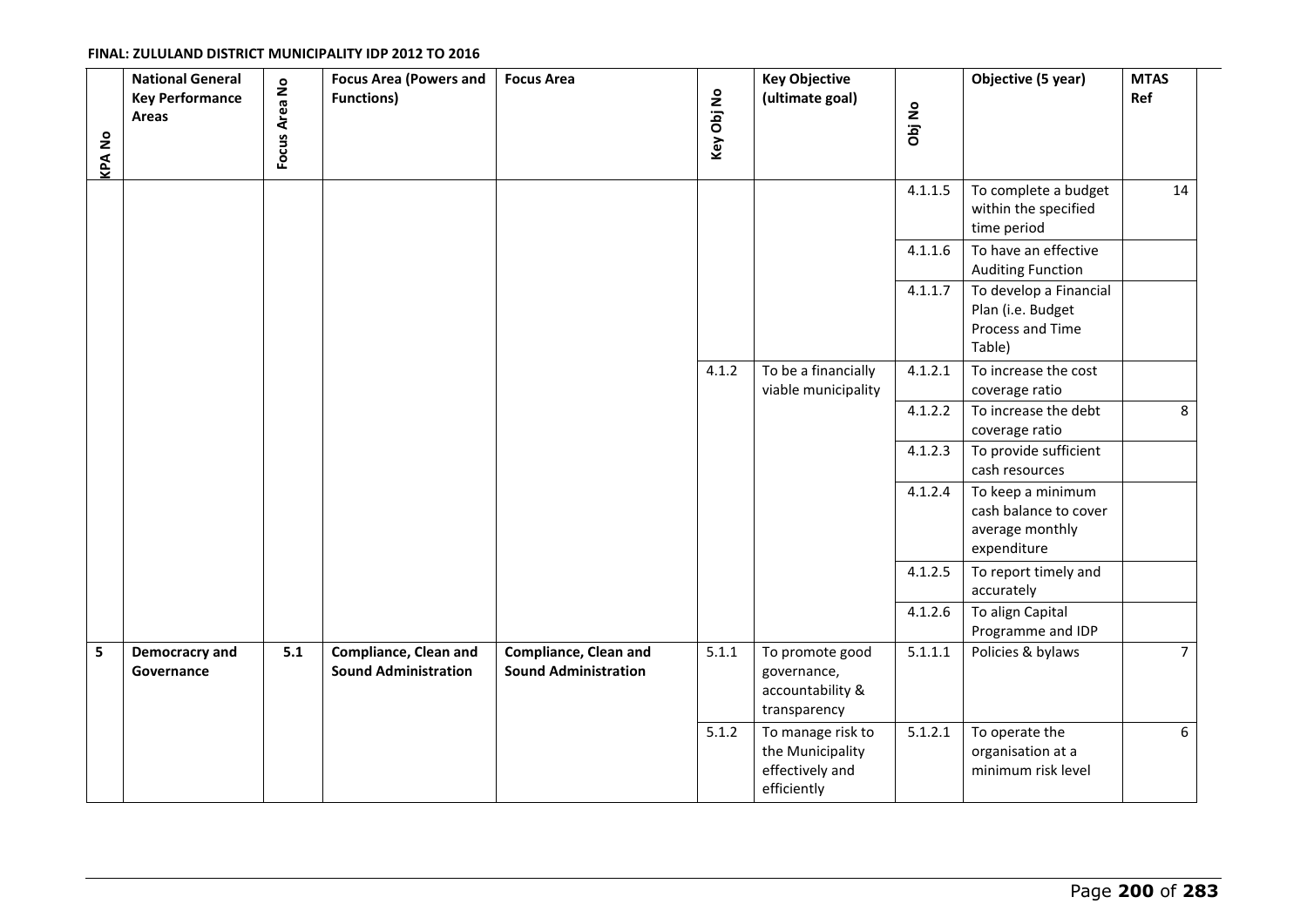| å<br>∢P | <b>National General</b><br><b>Key Performance</b><br>Areas | $\circ$ | <b>Focus Area (Powers and</b><br><b>Functions)</b> | <b>Focus Area</b>                    | ş<br>Öbj<br>Key    | <b>Key Objective</b><br>(ultimate goal) | å<br>Öbj               | Objective (5 year)     | <b>MTAS</b><br>Ref |
|---------|------------------------------------------------------------|---------|----------------------------------------------------|--------------------------------------|--------------------|-----------------------------------------|------------------------|------------------------|--------------------|
|         |                                                            | 5.2     | Integrated & Co-                                   | <b>Integrated &amp; Co-ordinated</b> | 5.2.1              | To continuously                         | 5.2.1.1                | To promote             |                    |
|         |                                                            |         | ordinated Development                              | <b>Planning and Development</b>      |                    | promote                                 |                        | integrated             |                    |
|         |                                                            |         |                                                    |                                      |                    | integrated & co-                        |                        | development planning   |                    |
|         |                                                            |         |                                                    |                                      | ordinated planning |                                         | (including the spatial |                        |                    |
|         |                                                            |         |                                                    |                                      |                    | and development                         |                        | reflection thereof) in |                    |
|         |                                                            |         |                                                    |                                      |                    | within the District                     |                        | an environmentally     |                    |
|         |                                                            |         |                                                    |                                      |                    |                                         |                        | responsible manner     |                    |

# Table 61: Reviewed Action Plan for each MTAS Priority (as prepared during 2011/2012 - and as incorporated in the 2012/2013 Development Strategies

| No.            | <b>MTAS</b><br><b>PRIORITY</b>                                                | <b>MILESTONE</b><br>(Objectives/Target)         | <b>DETAILED</b><br><b>ACTIVITIES</b>                                                                                        | <b>RESPONSIBLE</b><br><b>OFFICIAL</b> | <b>TARGET</b><br><b>DATES</b> | <b>BLOCKAGES</b> /<br><b>CHALLENGES</b>                              | <b>SUPPORT NEEDED IN</b><br><b>TERMS OF</b><br><b>UNBLOCKING</b> |
|----------------|-------------------------------------------------------------------------------|-------------------------------------------------|-----------------------------------------------------------------------------------------------------------------------------|---------------------------------------|-------------------------------|----------------------------------------------------------------------|------------------------------------------------------------------|
|                | Access to water                                                               | Reduce backlog by 2%                            | Package and Submit<br><b>Business Plans to DWA</b>                                                                          | Technical                             | June 2012                     | Limited funding; 17 years<br>to achieve universal<br>access          | <b>Additional Funding</b><br>required                            |
| $\overline{2}$ | Management and<br>maintenance of<br>water and<br>sanitation<br>infrastructure | Improved water and<br>sanitation infrastructure | Package and submit<br><b>Business Plans to DWA</b><br>Continuous engagement of<br>MIG Fund for Operation and<br>maintenance | Technical                             | June 2012                     | MIG funding makes no<br>provision in allocation for<br>0&M           | DWA/MIG                                                          |
| 3              | Access to sanitation                                                          | Reduce backlog by 2%                            | Package and Submit<br><b>Business Plans to DWA</b>                                                                          | Technical                             | June 2012                     | Limited funding; 17 years<br>to achieve universal<br>access          | <b>Additional Funding</b><br>required                            |
|                | To reduce water<br>loss                                                       | Develop Water Loss<br>Strategy                  | Appoint Service Provider                                                                                                    | Technical                             | June 2012                     |                                                                      |                                                                  |
| 5              | To increase revenue<br>base of municipality                                   | Identify new revenue<br>sources                 | Development of Revenue<br><b>Enhancement Strategy-</b><br>continue engagement with<br>COGTA for technical<br>assistance     | CFO                                   | June 2012                     | Funding, Technical<br>resources, COGTA finance<br>division to assist |                                                                  |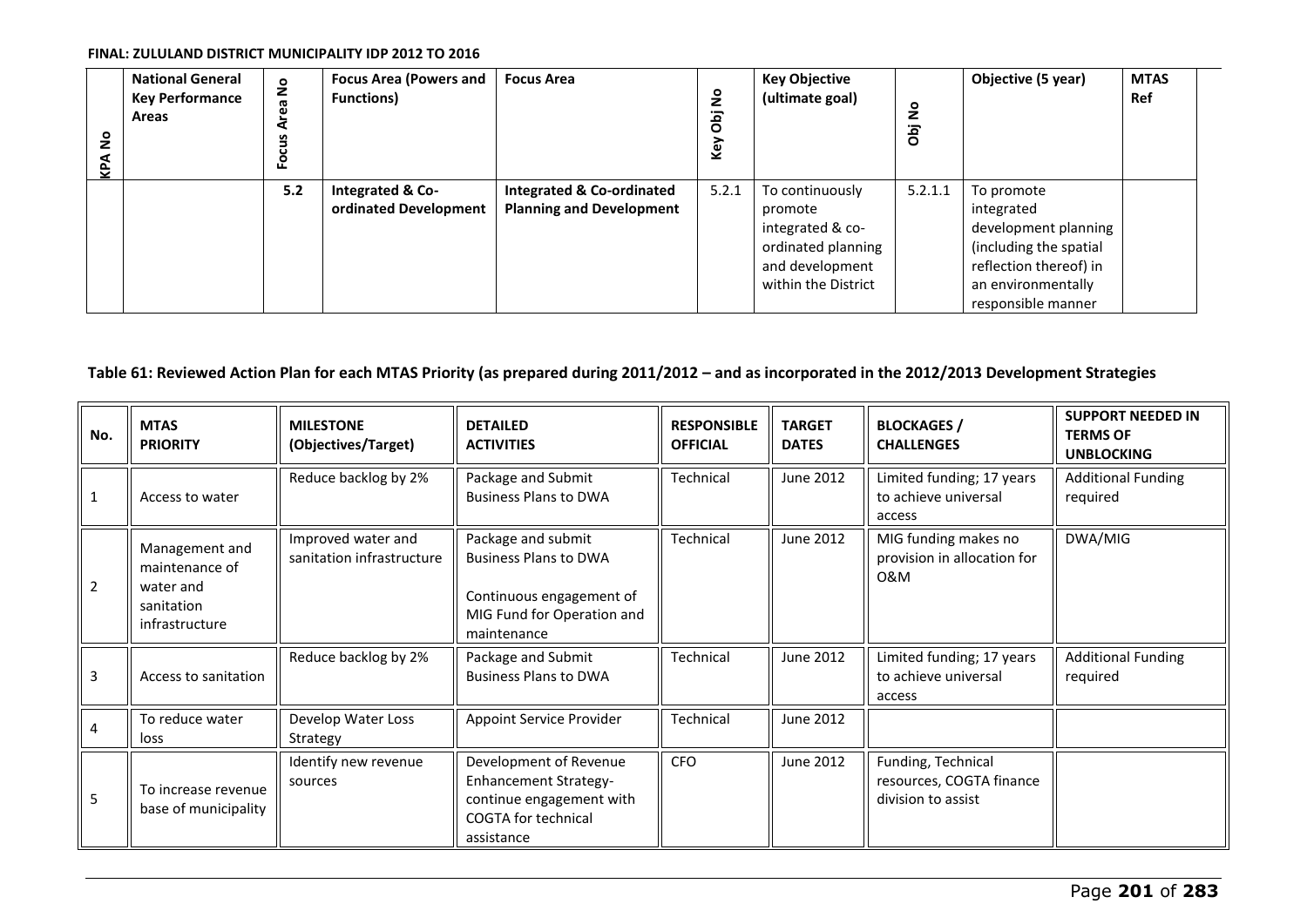| No.            | <b>MTAS</b><br><b>PRIORITY</b>                                                         | <b>MILESTONE</b><br>(Objectives/Target)                                              | <b>DETAILED</b><br><b>ACTIVITIES</b>                                               | <b>RESPONSIBLE</b><br><b>OFFICIAL</b> | <b>TARGET</b><br><b>DATES</b> | <b>BLOCKAGES /</b><br><b>CHALLENGES</b>                                                                                          | <b>SUPPORT NEEDED IN</b><br><b>TERMS OF</b><br><b>UNBLOCKING</b>                                                        |
|----------------|----------------------------------------------------------------------------------------|--------------------------------------------------------------------------------------|------------------------------------------------------------------------------------|---------------------------------------|-------------------------------|----------------------------------------------------------------------------------------------------------------------------------|-------------------------------------------------------------------------------------------------------------------------|
| 6              | Develop Municipal<br><b>Risk Register</b>                                              | Clear or mitigate risk                                                               | Address Audit queries                                                              | ALL                                   | <b>June 2012</b>              |                                                                                                                                  |                                                                                                                         |
| $\overline{7}$ | Political<br>management and<br>oversight                                               | Clearly defined<br>delegations of functions<br>between council and<br>administration | Workshop on delegations<br>framework                                               | Corporate                             | May 2012                      | None                                                                                                                             | <b>COGTA</b>                                                                                                            |
| 8              | Debtors<br>Management                                                                  | Reduce level of debtors<br>to 25%                                                    | Implement revenue and<br>debt collection policy                                    | CFO                                   | Aug 2012                      | <b>Government Departments</b><br>owe municipality for<br>water consumption                                                       | Support by<br>COGTA/MEC/Cabinet to<br>put pressure on<br>Departments to settle<br>outstanding debt to<br>municipalities |
| 9              | To facilitate<br>effective and co-<br>ordinated Disaster<br>Management                 | <b>Review Disaster</b><br>Management Plan                                            | Appoint Service Provider                                                           | Corporate                             | Feb 2012                      |                                                                                                                                  |                                                                                                                         |
| 10             | To investigate the<br>feasibility of<br><b>Regional Solid</b><br><b>Waste Disposal</b> | Regional Solid Waste<br>Study                                                        | <b>Discuss Regional Solid Waste</b><br>Study findings with Local<br>Municipalities | Planning                              | <b>June 2012</b>              | Study concluded that it is<br>highly costly(licensing and<br>maintenance) to establish<br>regional solid waste<br>disposal sites |                                                                                                                         |
| 11             | To effectively<br>contribute and co-<br>ordinate LED in the<br>region                  | Review LED Plan                                                                      | Appoint Service Provider                                                           | Community<br>Services                 | June 2012                     |                                                                                                                                  |                                                                                                                         |
| 12             | To investigate new<br>and existing social<br>development<br>programmes                 | <b>Review Social</b><br>Upliftment programmes                                        | <b>Draft Terms of Reference</b>                                                    | Community<br>Services                 | June 2012                     |                                                                                                                                  |                                                                                                                         |